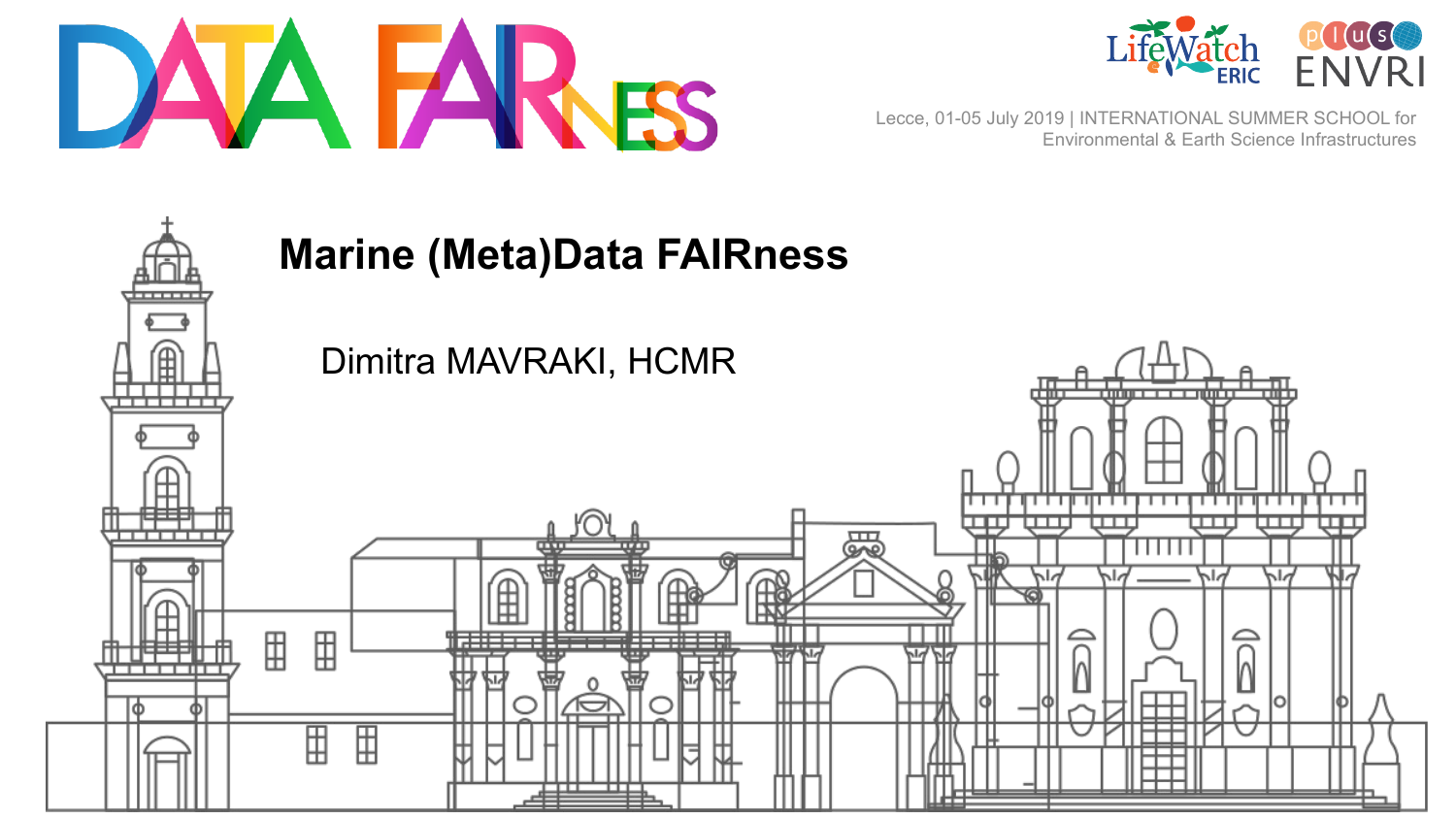





- LifeWatchGreece gives emphasis to metadata availability
- a metadata document with mandatory and suggested fields is created and distributed to all marine data providers prior to the submission of their data
- Mandatory fields are: dataset title, citation, persons involved, abstract, keywords, related publications, licence, external links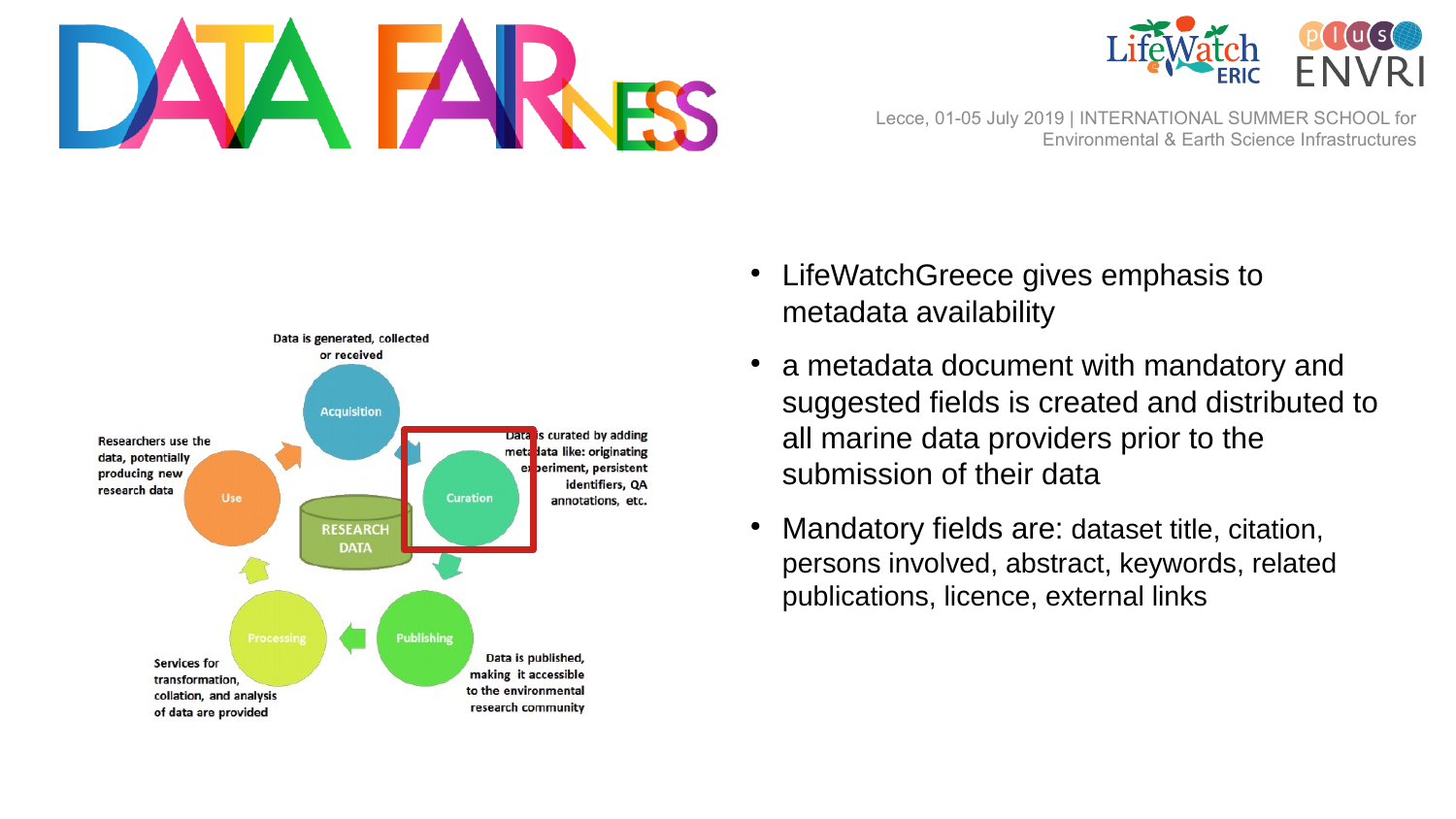



## Are my Metadata FAIR? Check at http://ipt.medobis.eu/resource? r=aegeanpolychaetes

- F principles are fullfilled (rich metadata, API, registered)
- A principles are fullfilled (retrievable, accessible, open)
- I principles are fullfilled (vocabularies, EML)
- R principles fullfilled (usage license, detailed provenance, standards)

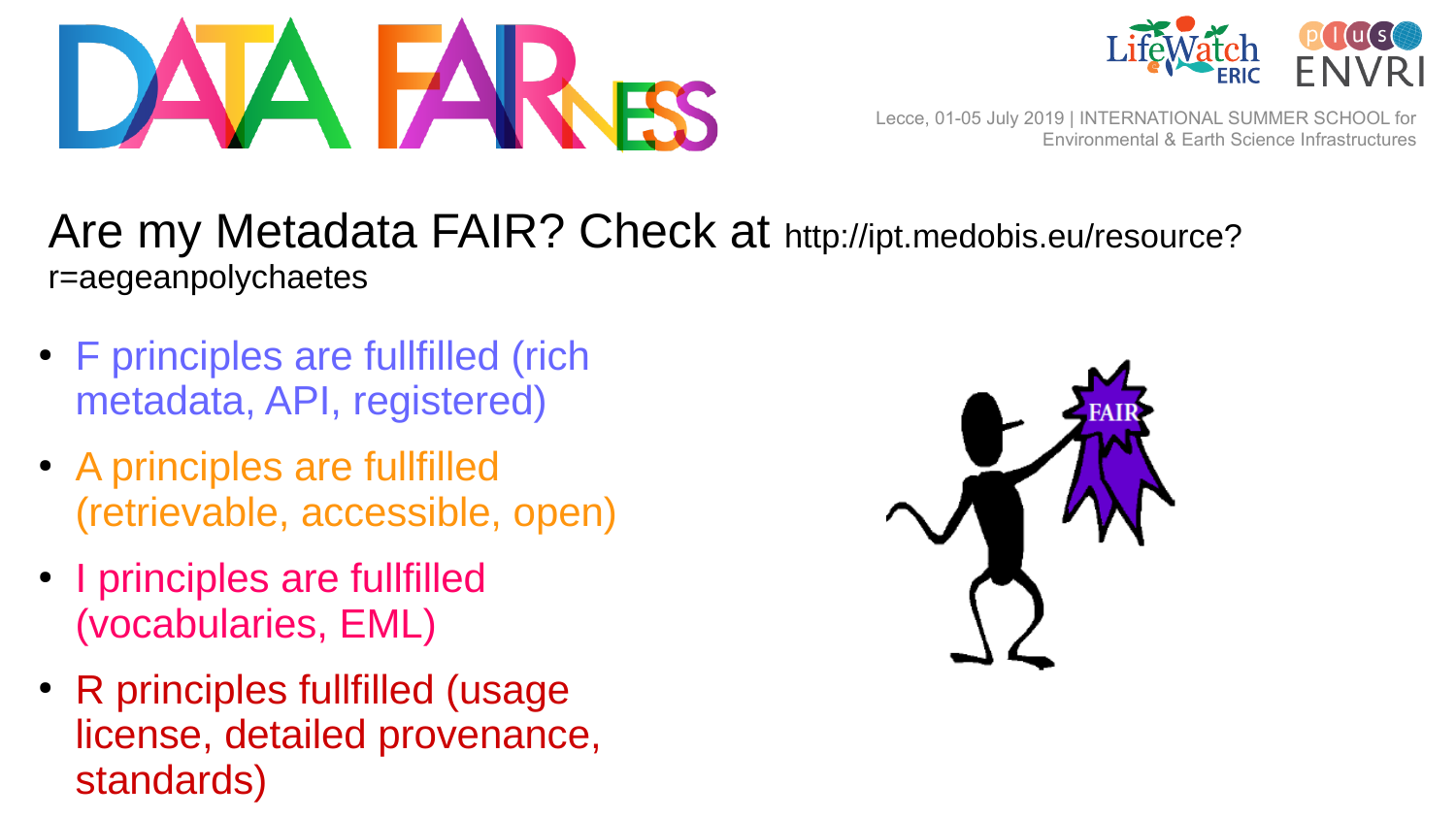





- LifeWatchGreece publishes its data through IPT (integrated publishing toolkit)
- IPT is a free open source software tool used to publish and share biodiversity datasets through the GBIF network
- Data model with a core table using DarwinCore (DwC) terms with extension tables in a "star" schema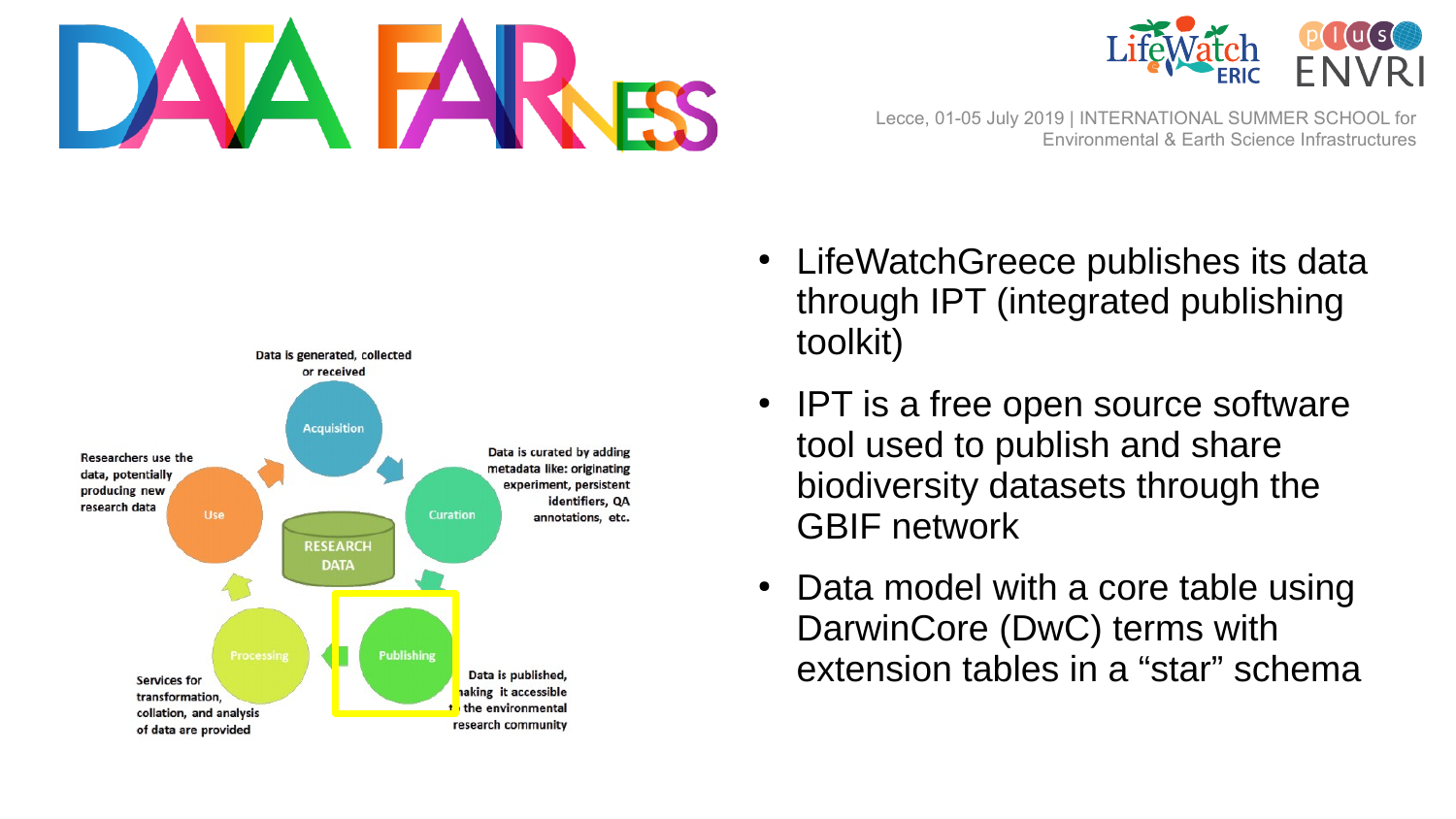



## Are my Data FAIR? Download from

http://ipt.medobis.eu/archive.do?r=aegeanpolychaetes&v=1.12

- F principles are fullfilled (rich metadata always available, APIs)
- A principles are fullfilled (if data provider agrees then data can be retrievable and accessible)
- I principles are fullfilled (standardised vocabularies, darwin core terms)
- R principles fullfilled (usage license, detailed provenance)